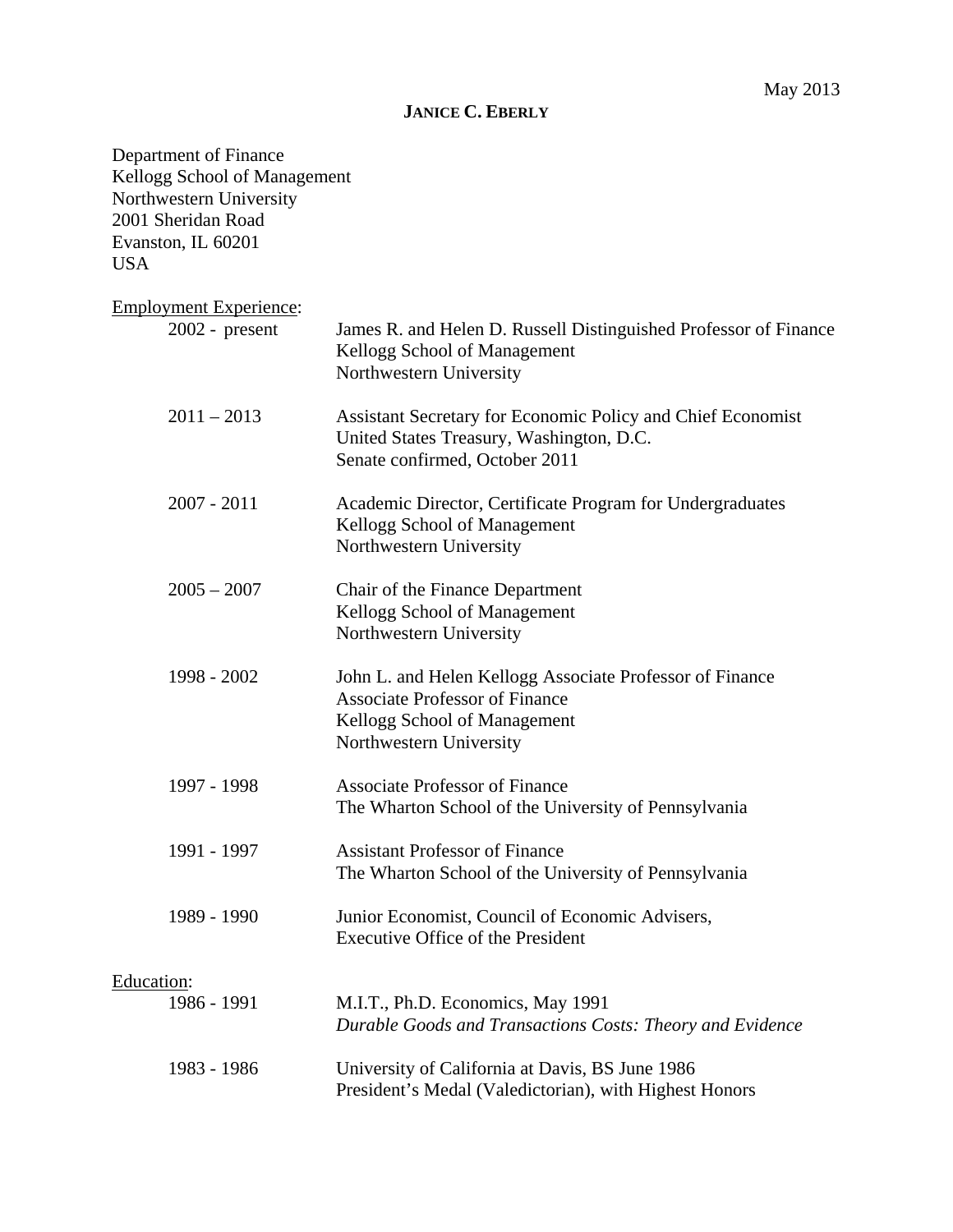Honors, Grants, and Awards: Fellow of the American Academy of Arts and Sciences, 2013 Executive Manager's Program (EMP), Top Professor Award, 2002, 2008, 2009, 2010 Chairs' Core Teaching Award, Kellogg School of Management, 1999, 2001, and 2006 Searle Fund Research Grant, "Securitization and Economic Stability", 2002-06 Alfred P. Sloan Research Fellow, 1995 - 1999 Marc and Sheri Rappaport Core Teaching Award, The Wharton School, 1996 National Science Foundation Grant, Visiting Professorship for Women, 1995 - 1996 National Science Foundation Grant, Co-Principal Investigator, 1992 - 1998 Sloan Foundation Graduate Fellowship, 1990 - 1991 National Science Foundation Graduate Fellowship, 1986 – 1989 Regent Emeritus, Regents of the University of California, 1986 to present

Professional Leadership & Service:

Panel of Economic Advisors, Congressional Budget Office, 2010 - 2011

International Advisory Board, Maastricht University (Netherlands) School of Business and Economics, 2010 - 2011

Advisory Board, Bureau of Economic Analysis, US Department of Commerce, 2009 - 2011

American Economic Association, elected member of the Executive Committee, 2008 - 2010 American Economic Association, Program Committee 2006-07, 2008-09

American Finance Association, Nominating Committee, 2008

Western Finance Association, Program Committee, 2008, 2010, 2011

Search Committee, Editor of the Journal of Economic Perspectives, 2007

American Economic Association, Nominating Committee, 2001-02, 2010-11

Organizer, NBER group "Capital Markets and the Economy", 2000 – 2011

Advisory Board, Carnegie-Rochester Conference Series on Public Policy, 2003 – 2011

Boards of Directors (non-profits, government-sponsored entities GSEs) Member of the Board of Directors, Access Group Inc, 2003 – 2011, Vice-Chair of the Board 2007 – 2011 Independent Director, Federal Home Loan Bank of Chicago, 2009 - 2011

Appointments:

National Bureau of Economic Research, Research Fellow/Research Associate, 1994 – 2011 Economic Fluctuations and Growth and Asset Pricing Groups Visiting Associate Professor of Finance, Kellogg Graduate School of Management, 1997-98 Visiting Scholar, Federal Reserve Bank of Minneapolis, 1997 Visiting Scholar, Federal Reserve Board of Governors, 1997 Visiting Assistant Professor, Department of Economics, Harvard University, 1995 - 1996 Visiting Scholar, Department of Economics, MIT, 1995 Visiting Scholar, Federal Reserve Bank of Philadelphia, 1994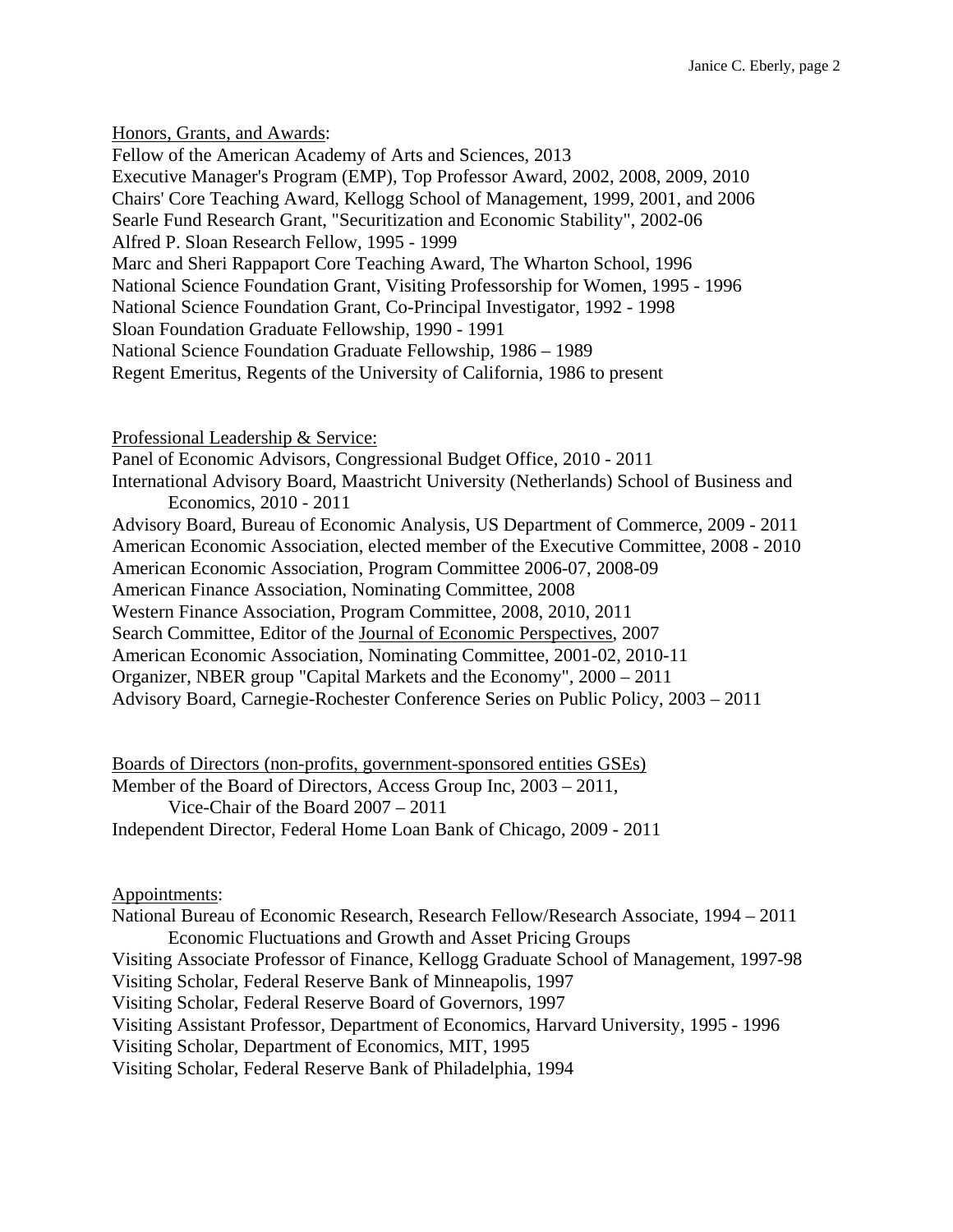Editorial Positions:

Associate Editor/Senior Associate Editor, Journal of Monetary Economics, 1999 – 2011 Associate Editor, American Economic Review, 2004 – 2010 Associate Editor, European Economic Review, 2003 – 2007 Associate Editor, Review of Economics and Statistics, 2003 – 2011 Associate Editor, Macroeconomic Dynamics, 2000 – 2007 Associate Editor, BE Journals in Macroeconomics, 2000 – 2011

University Service and Teaching:

### Courses Taught:

 Corporate Finance, MBA Macroeconomics, Executive Manager's and MBA Advanced Topics in Macroeconomics and Finance, Ph.D. Macroeconomic Analysis and Public Policy, MBA Macro- and Monetary Economics, Undergraduate

School and University Administration:

 Chair of the Search Committee, Dean of the Kellogg School, 2009 - 2010 University Committee on Honorary Degrees, 2005 - 2010; Chair, 2007 - 2010 Leadership Task Force, Kellogg School of Management, 2004-2005 Northwestern University Committee on Family Leave, 2004-2006 Search Committee, Dean of the Graduate School, Northwestern University, 2003-2004 Chair of Kellogg Finance Recruiting Committee, 1999-2001 Kellogg Finance Department Junior Faculty Recruiting Committee, 1997 - 1999 Wharton Finance Department Junior Faculty Recruiting, 1991 - 1997 Wharton Finance Department Chair Search Committee, 1993 - 1994 Wharton Finance Department Ph.D. Admissions, 1992 - 1994 Wharton Macro-Finance Seminar Series Organizer, 1991- 1994 University of Pennsylvania Judicial Review Board, 1992 – 1993

## Research Articles and Chapters

"Optimal Inattention to the Stock Market with Information Costs and Transactions Costs," forthcoming, Econometrica, joint with Andrew B. Abel and Stavros Panageas.

"Reaching the Middle Class," Issues in Science and Technology, National Academy of Sciences, Spring 2013.

"What Explains the Lagged Investment Effect?" Journal of Monetary Economics, Volume 59(4), May 2012, pp. 370-380, joint with Sergio Rebelo and Nicolas Vincent.

"Investment, Valuation, and Growth Options," Quarterly Journal of Finance, Volume 2(1), March 2012, joint with Andrew B. Abel (previously titled "*Q* for the Long Run").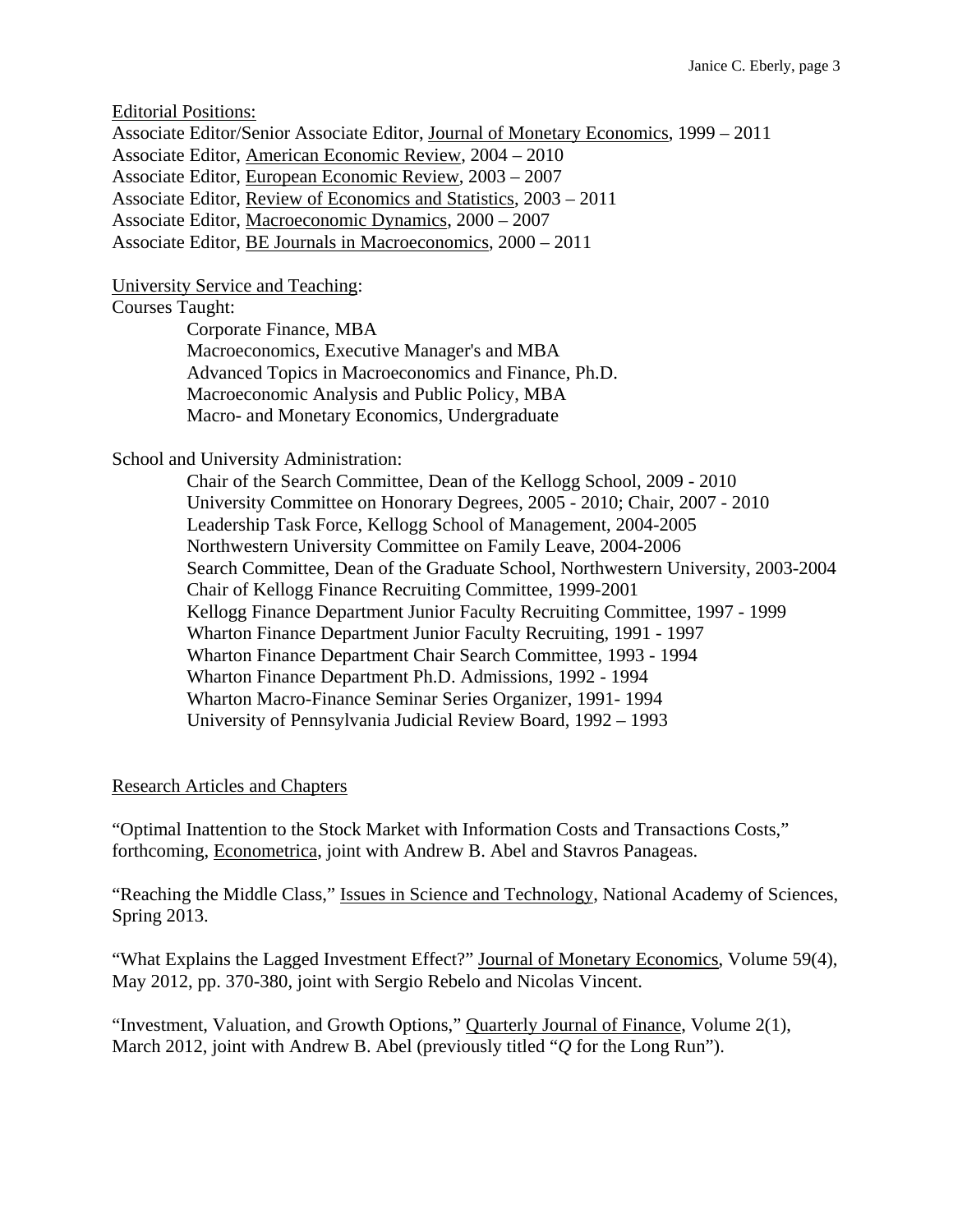"How Q and Cash Flow Affect Investment without Frictions: An Analytic Explanation," Review of Economic Studies, Volume 78(4), October 2011, pp. 1179-1200, joint with Andrew B. Abel (previously titled "*Q* Theory Without Adjustment Costs & Cash Flow Effects Without Financing Constraints").

"Guaranteed versus Direct Lending: the Case of Student Loans," in Measuring and Managing Federal Financial Risk, Deborah Lucas, Editor, University of Chicago Press, 2010.

"Capital Reallocation and Growth," American Economic Review, Volume 99(2), May 2009, pp. 560-566, joint with Neng Wang.

"Irreversible Investment." The New Palgrave Dictionary of Economics. Second Edition. Eds. Steven N. Durlauf and Lawrence E. Blume. Palgrave Macmillan, 2008.

 "Optimal Inattention to the Stock Market," American Economic Review, Volume 97(2), May 2007, joint with Andrew B. Abel and Stavros Panageas.

"The Rise in Firm-Level Volatility: Causes and Consequences" NBER Macroeconomics Annual 2005, National Bureau of Economic Research, MIT Press, 2006.

"Time-varying Risk Premia and the Cost of Capital: An Alternative Implication of the *Q* Theory of Investment, Comments" Journal of Monetary Economics & Carnegie-Rochester Conference Series on Public Policy 49(1), January 2002, pp. 67-74.

"The Stock Market and Investment in the New Economy: Some Tangible Facts and Intangible Fictions" Brookings Papers on Economic Activity 2000:1, pp. 109-114.

 "The Effects of Irreversibility and Uncertainty on Capital Accumulation," Journal of Monetary Economics 44:3, December 1999, pp. 339-377, joint with Andrew B. Abel

"The Mix and Scale of Factors with Irreversibility and Fixed Costs of Investment," Carnegie-Rochester Conference Series on Public Policy 48, October 1998, pp. 101-135, joint with Andrew B. Abel.

An Exact Solution for the Investment and Market Value of a Firm Facing Uncertainty, Adjustment Costs, and Irreversibility," Journal of Economic Dynamics and Control 21, August 1997, pp. 831-852, joint with Andrew B. Abel.

"Multi-factor Dynamic Investment Under Uncertainty," Journal of Economic Theory 75(2), August 1997, pp. 345-387, joint with Jan van Mieghem.

"International Evidence on Investment and Fundamentals," European Economic Review 41, 1997, pp. 1055-1078.